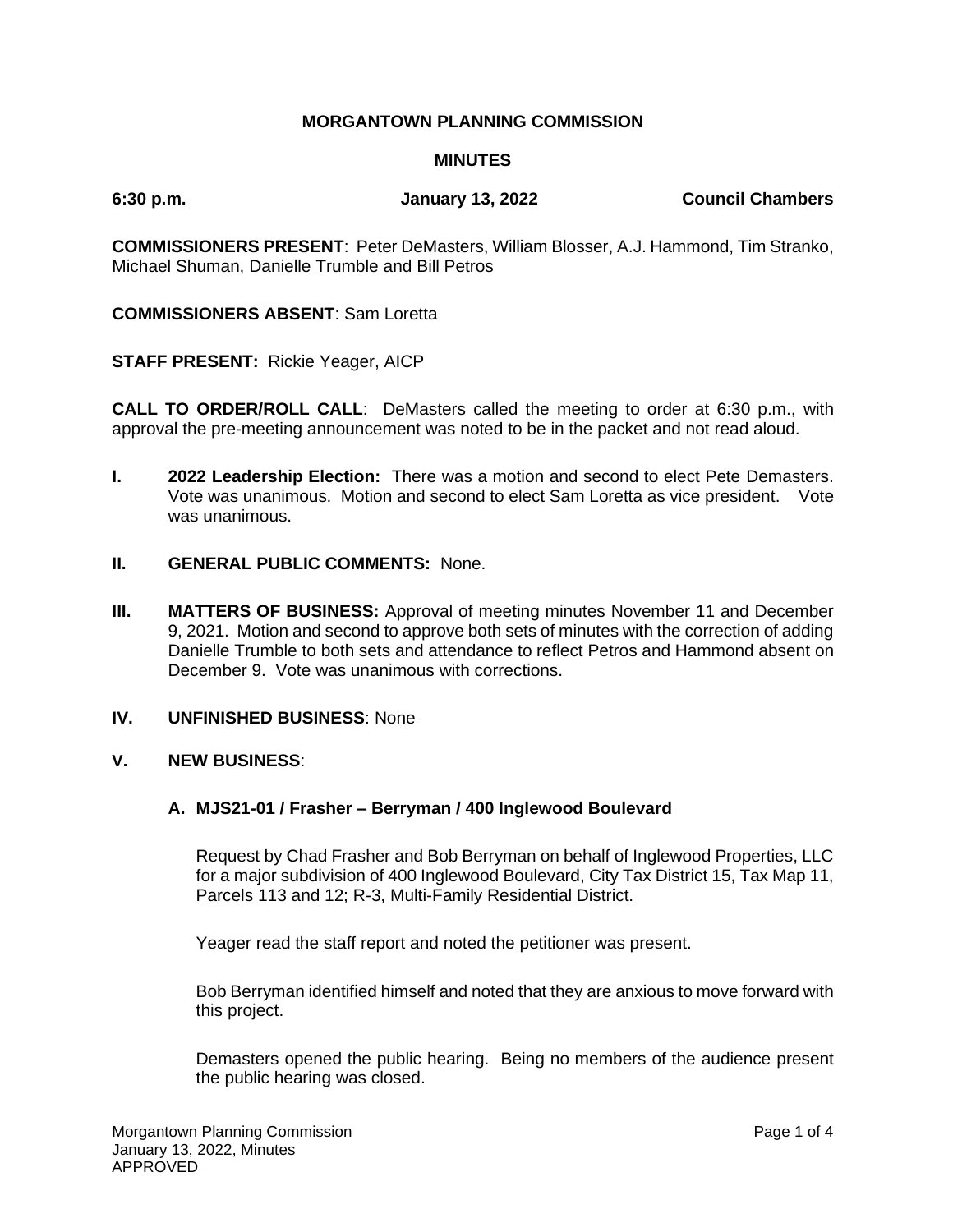### **STAFF RECOMMENDATION:**

After review, staff recommends that the Planning Commission approve the applicant's request for a major subdivision of the above referenced property and approve the Final Plat (attached hereto) in accordance with the Article 1319 of the City's Planning and Zoning Code.

Demasters asked for discussion. Stranko asked for clarification on the Staff Recommendation. Motion and second to approve with Staff conditions. Vote was unanimous.

## **B. MNS21-11 / Wayne and Amy Richmond / 130 – 136 Putnam Street**

Request by Kayla Cook on behalf of Wayne and Amy Richmond for a minor subdivision of 130, 132, 134 and 136 Putnam Street, City Tax District 14, Tax Map 14, Parcel 270.2; R-2, Single- and Two-Family Residential District.

Demasters opened the public hearing. Being no one present, the public hearing was closed.

Yeager presented the Staff Report and noted the petitioner was present. The petitioner, Ms. Cook, noted that the property had been sold four times prior to this. She is trying to remedy this current situation for her client.

#### **STAFF RECOMMENDATION:**

After review, staff recommends that the Planning Commission approve the applicant's minor subdivision application with the following conditions:

- 1. Staff schedules a Technical Review Committee meeting with the appropriate City agencies to review the proposed minor subdivision. If an issue or deficiency is identified by the Committee with the proposal or plat, it shall be resolved by the applicant and appropriate documentation submitted to staff for final review/approval.
- 2. That the petitioner submits at least three (3) original final plat documents, including all access/utility easements, signed, and sealed by a surveyor licensed in the State of West Virginia for the Planning Commission President's signature.
- 3. That the final plat is recorded at the Monongalia County Courthouse within thirty (30) days of receiving the executed plat.

Additionally, in accordance with Article 1315.05, the Planning Commission shall note for the record the following lot variances from Article 1337.03 in a R-2, Single- and Two-Family Residential District that are implicit with the applicant's minor subdivision application:

- (a) The minimum lot size shall be 5,000 square feet.
- (b) The minimum lot frontage shall be 40 feet.
- (c) The maximum lot coverage shall be 50 percent.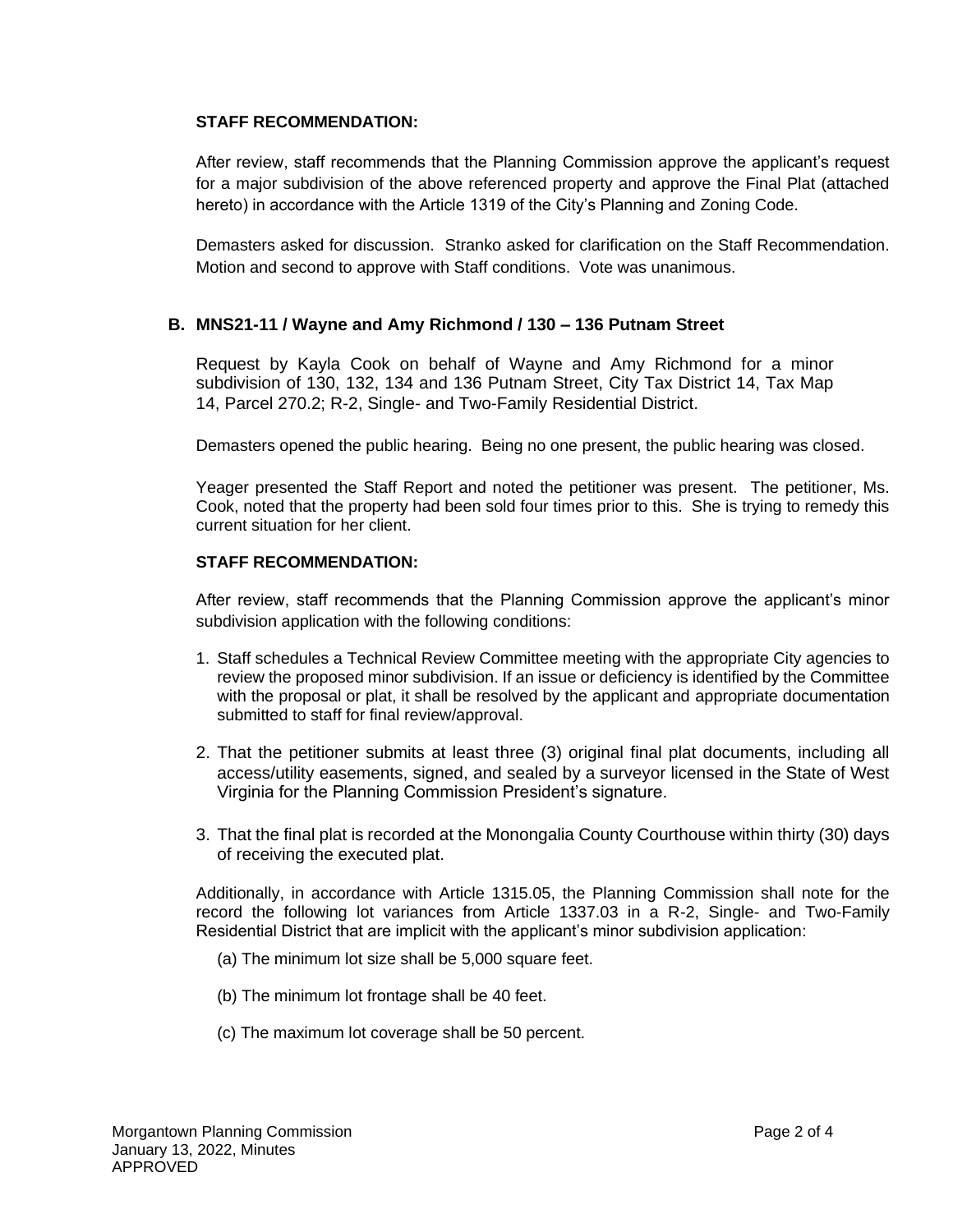Stranko questioned why the neighbor would have to agree. Yeager stated that City Attorney Ryan Simonton recommended that we should do this. Stranko doesn't agree with this recommendation. Cook explained that the adjoining property owner was previously her client and that they are not opposed to this condition. Yeager noted that currently there are three lots, if this is approved there will be six lots. Trumble noted that she does not have a problem with this particular case, but needed to understand the process better. Yeager explained the code and noted that he has been talking with the City Attorney to find a way to better handle these situations as they arise. Demasters noted that he doesn't believe we could do anything to people that do this without Planning Commission permission. He stated that he appreciates Ms. Cook's effort to remedy the situation in this specific case.

Motion by Stranko to approve based on staff recommendation and subject to endorsement by the adjacent property owners, seconded by Shuman. Bailey noted he thinks we need to document that we are not setting a precedent for the future. Demasters noted that the Planning Commission is not necessarily a court of record, and what the Commission does, does not set a precedent, but are examined on a case-by-case basis. Stranko agreed. Trumbull discussed that if this is not something enforceable by the court, that we would need to change our zoning code to remove things like this. Baily asked what this will do to our zoning code. Yeager noted it does not affect the zoning. Demasters noted that if a case like this was every challenged it would be referred to the City Attorney who would then take the lead.

Motion to approve by Stranko, seconded by Shuman. Vote was unanimous.

## **VI. OTHER BUSINESS:**

### **A. Committee Reports**- None

**B. Staff Comments**- Yeager introduced Rodney Bohner, new City Planner. Rodney introduced himself. Stated he is happy to be back in Morgantown, he spent a year here until Grad School took him to Oregon.

Yeager noted we will have one item on the docket next month for final plat the minor subdivision on Inglewood Blvd.

Demasters noted that he will not be present at the next meeting.

Stranko asked about the Comp Plan Update and what Planning Commission's role will be. Yeager noted there is a steering committee in which Stranko and Demasters are on to represent the Planning Commission. Yeager noted that in addition to a general policy document, there will also be focus areas. Yeager noted that he has been working with the Communications Director to get this out on social media. Yeager stated that the consultants would like to meet with members of the Commission. Yeager asked about a small group meeting or a workshop environment. Demasters noted that a meeting with a small agenda could have a workshop following the meeting.

Petros asked if other communities in the area are working with the Comp Plan process. Yeager noted that they have been invited to the stakeholder meetings and have been in participation.